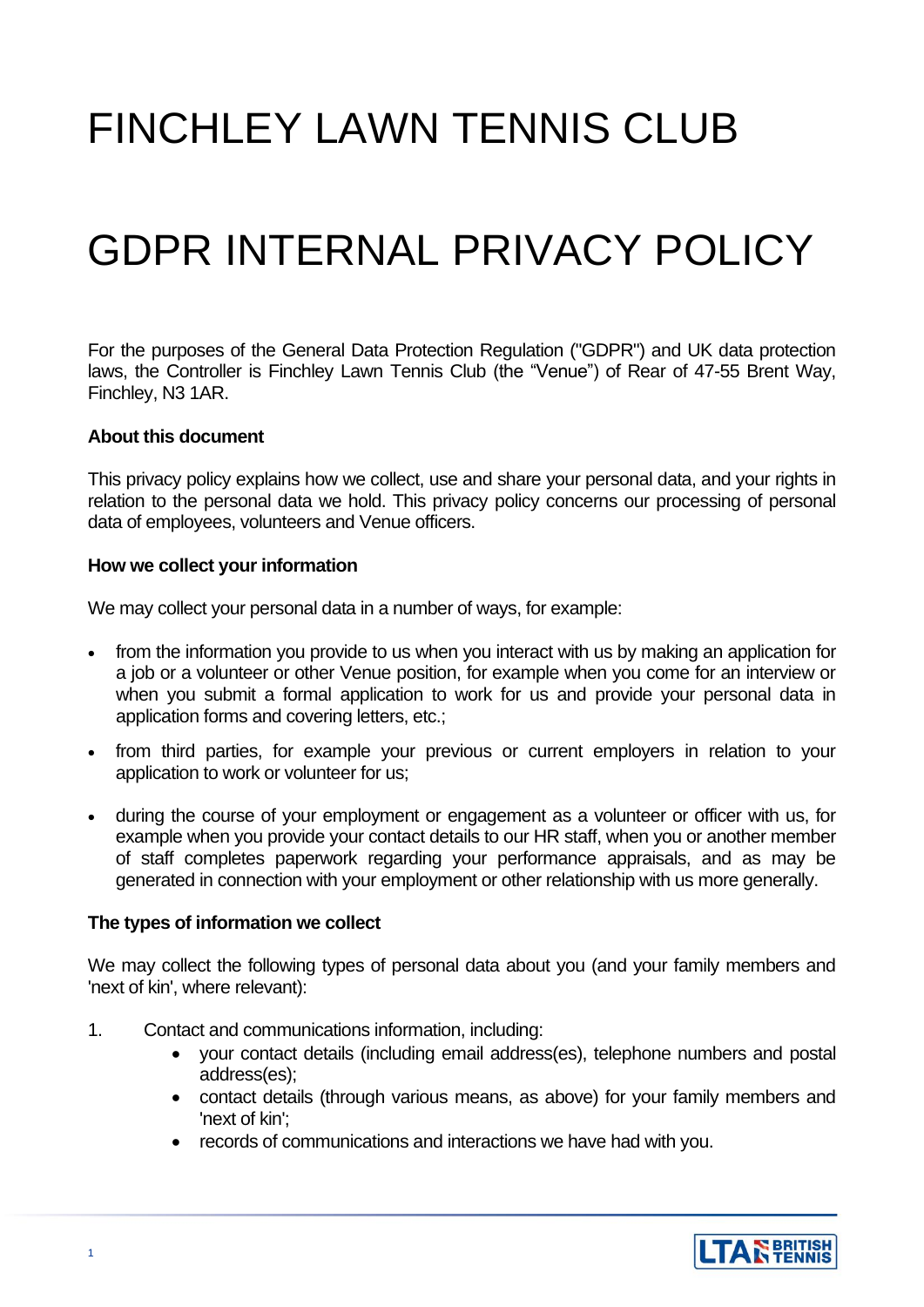- 2. Biographical, educational and social information, including:
	- your name, title, gender, nationality and date of birth;
	- your image and likeness, including as captured in photographs taken for business purposes;
	- details of your education and references from your institutions of study.
- 3. Work-related information, including:
	- details of your work history and references from your previous employer(s);
	- your personal data captured in the work product(s) you create while employed by or otherwise engaged to work for us;
	- details of your professional activities and interests;
	- your involvement with/membership of industry bodies and professional associations;
	- information about your professional life after leaving us, where relevant (for example, where you have asked us to keep in touch with you).

4. Any other information relevant to your employment or other engagement to work for us.

We may also collect special categories of data, (and criminal convictions and offences data) including:

- information revealing your racial or ethnic origin (for example, recording a member of staff's racial or ethnic origin in order to monitor our compliance with equal opportunities legislation);
- information concerning your health and medical conditions (for example, where required to monitor and record sickness absences, take decisions as to an individual's fitness for work, for dietary needs, or to make reasonable adjustments to your working conditions or environment);
- information concerning other characteristics such as sexual orientation (for example, in the course of investigating complaints made by you or others, for example concerning discrimination); and
- information about certain criminal convictions (for example, where this is necessary for due diligence purposes, or compliance with employment law),

where this is necessary for your employment or other engagement to work for or volunteer with us.

## **How we use your information**

The purposes for which we may use personal data (including special categories of personal data and criminal convictions and offences data, where applicable) we collect in connection with your employment or other engagement with us include:

- administering job, volunteer or officer applications and, where relevant, offering you a job or other positions with us;
- carrying out due diligence checks on you during the application process for a role, including by checking references in relation to your education and your employment history;

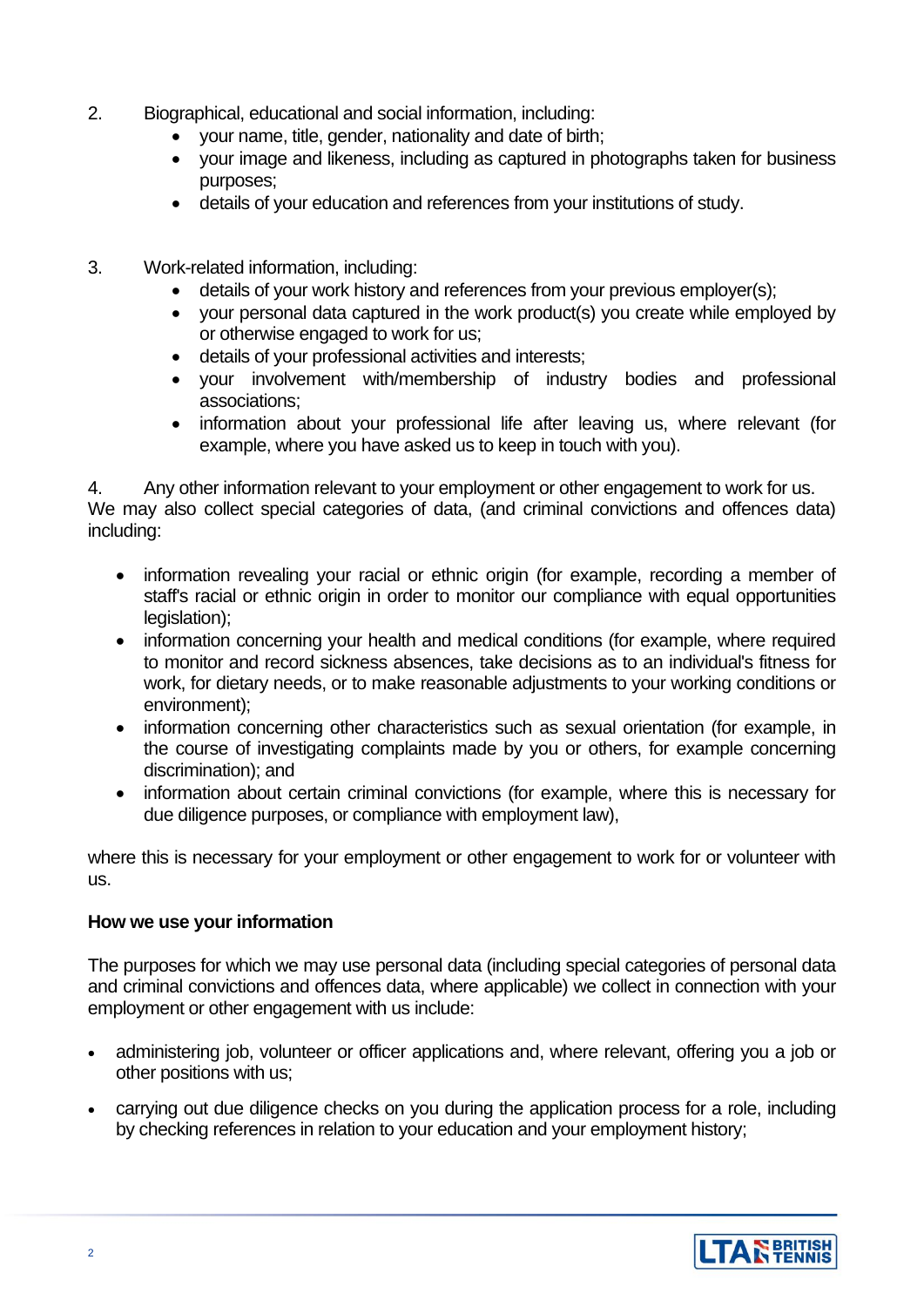- once you are employed or engaged by us in any capacity, for the performance of the contract of employment (or equivalent agreement) between you and us;
- contacting you or your family members and 'next of kin' for business continuity purposes, to confirm your absence from work, etc.;
- monitoring your performance in your work, including in performance appraisals;
- for security purposes, including by operating security cameras in various locations at our premises;
- for preventing and detecting crime, and to investigate complaints and grievances;
- dealing with legal claims and requests, including those made under data protection law, or requests for disclosure by competent authorities;
- for other HR-related administrative purposes, for example to update you about changes to your terms and conditions of employment or engagement;
- external and internal audit and record-keeping purposes;
- sharing your personal data with the LTA, county tennis associations and other venues for reasonable purposes in connection with the operation of the Venue.

# **The basis for processing your information**

We may process your personal data for the above purposes because:

- it is necessary for the performance of a contract with you (your employment contract or equivalent) or in order to take steps at your request prior to entering into such a contract;
- it is necessary for our or a third party's legitimate interests. Our "legitimate interests" include our reasonable interests in the operation of the Venue, in accordance with all relevant legal requirements;
- it is necessary to protect your or another person's vital interests (in certain limited circumstances, for example where you have a life-threatening accident or illness in the workplace and we have to process your personal data in order to ensure you receive appropriate medical attention);
- it is necessary for the establishment, exercise or defence of legal claims (for example, to protect and defend our rights or property);
- we have your specific or, where necessary, explicit consent to do so (in certain limited circumstances, for example where you provide details of your racial or ethnic origin so that we can monitor our compliance with equal opportunities legislation);
- for compliance with our legal obligations (e.g. to exercise or perform any right or obligation conferred or imposed by law in connection with employment or for the prevention and detection of crime, and in order to assist with investigations (including criminal investigations) carried out by the police and other competent authorities).

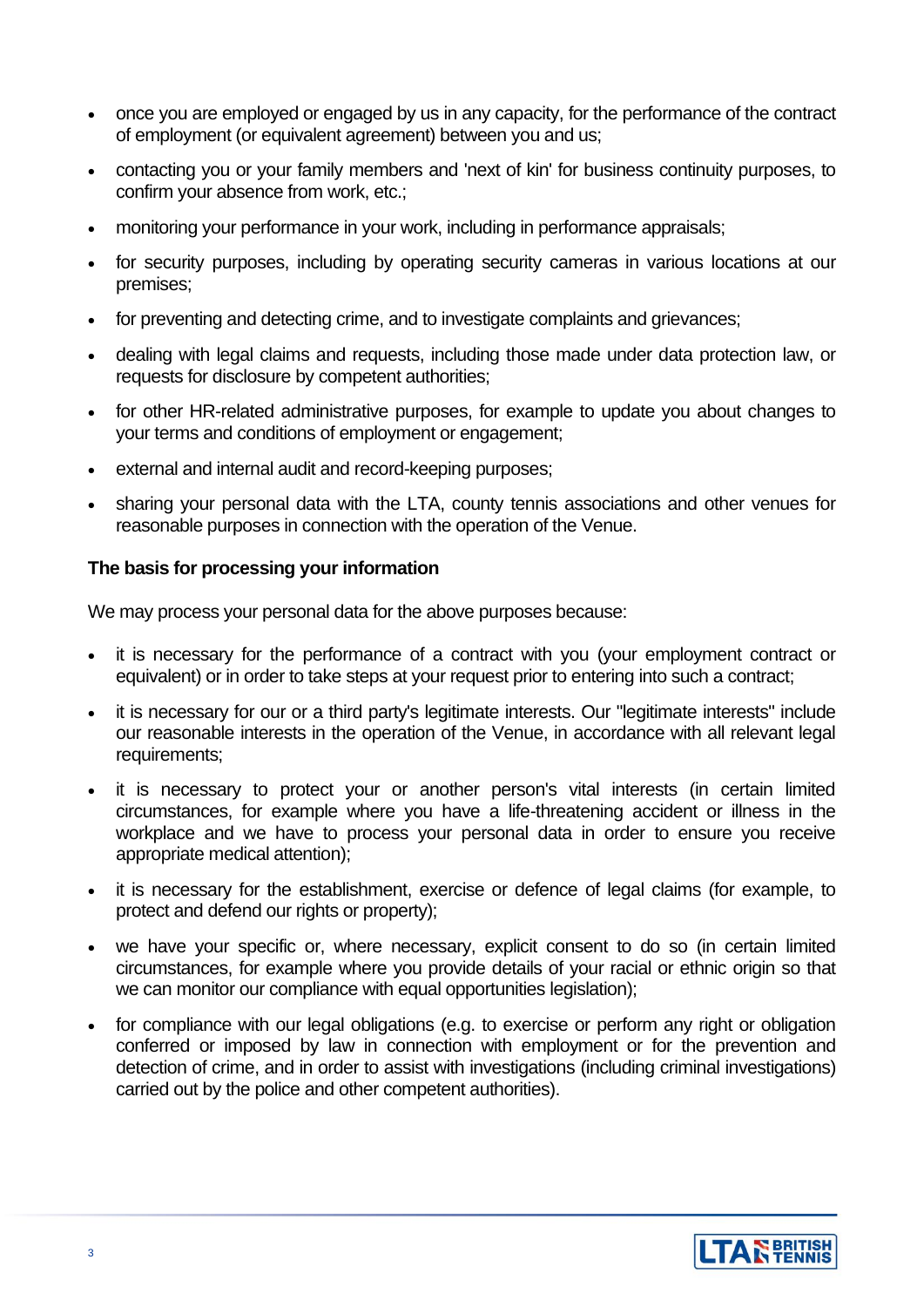# **Sharing your information with others**

We may share your personal data with certain third parties for the purposes set out in this privacy policy. We may share some personal data with third parties including:

- other employees, volunteers, agents and contractors where there is a legitimate reason for their receiving the information, including third parties where we have engaged them to process data on our behalf as part of administering payroll services, the provision of benefits including pensions, etc.;
- internal and external auditors and legal advisers:
- when we are legally required to do so (by a court, government body, law enforcement agency or other authority of competent jurisdiction), for example by HM Revenue and Customs;
- to the LTA and county tennis associations.

# **How long your information is kept**

We keep your personal data only for as long as necessary for each purpose we use it. For most employee, volunteer and officer data this means we keep it for as long as you have an active employment, volunteer or officer relationship with us and for a reasonable period thereafter for accounting, tax reporting, record-keeping and legal reasons.

## **Your rights**

Under certain circumstances, by law you have the right to:

- Request access to your personal data (commonly known as a "data subject access request"). This enables you to receive a copy of the personal data we hold about you and to check that we are lawfully processing it.
- Request correction of the personal data that we hold about you. This enables you to have any incomplete or inaccurate information we hold about you corrected.
- Request erasure of your personal data. This enables you to ask us to delete or remove personal data where there is no good reason for us continuing to process it. You also have the right to ask us to delete or remove your personal data where you have exercised your right to object to processing (see below).
- Object to processing of your personal data where we are relying on a legitimate interest (or those of a third party) and there is something about your particular situation which makes you want to object to processing on this ground. You also have the right to object where we are processing your personal data for direct marketing purposes.
- Request the restriction of processing of your personal data. This enables you to ask us to suspend the processing of personal data about you, for example if you want us to establish its accuracy or the reason for processing it. You can also withdraw your consent, where this is the basis for our processing your information (without affecting the lawfulness of our previous processing based on consent).
- Request the transfer of your personal data to another party.

Please note that the above rights are not absolute, and we may be entitled to refuse requests where exceptions apply.